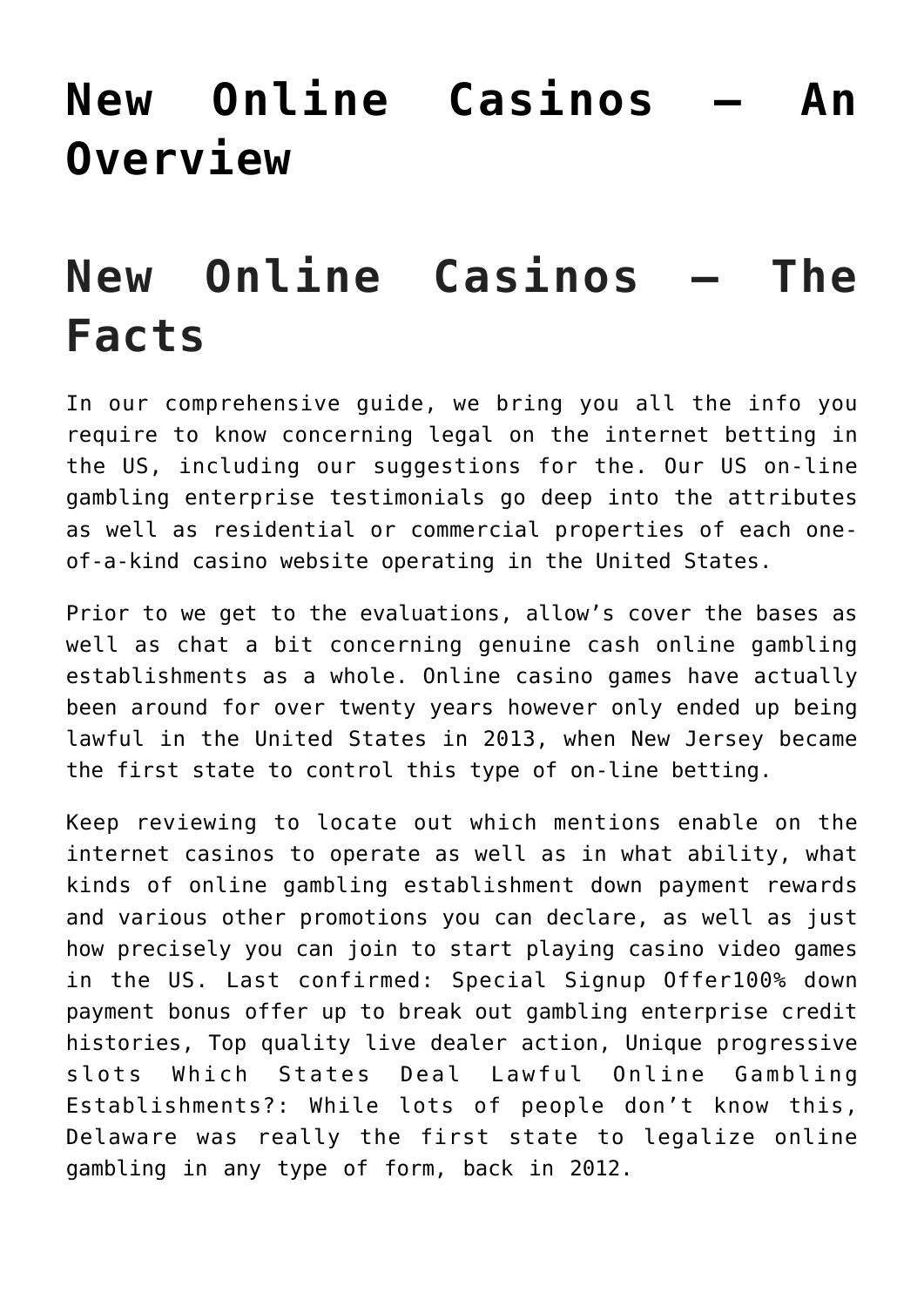## **The Only Guide for New Online Casinos**

: The state of New Jacket was the following state to legalize on the internet gambling in 2013, following the High court's choice to reverse the federal regulations that didn't allow on the internet gaming operators to function within the US. Expense A2578 historically managed online casinos as well as texas hold'em websites within the NJ borders.

Ever since, a number of gambling establishment websites have actually totally released in PA, all in accordance with an earlier authorization of online gaming that was provided on October 30, 2017.: In March 2019, West Virginia signed up with the growing fad of states that allow on-line gaming. First online casinos were released in 2020, following the procedure of vetting and licensing for the possible gambling enterprise operators.

Gretchen Whitmer authorized the betting development plan into law and made Wolverine State a new safe sanctuary for on-line casino site operators.: The state of Connecticut was a late arrival to the online gambling sphere, as the state only legislated it in October 2021. [https://dohabb.com/index.php?page=user&action=pub\\_profile&id=5](https://dohabb.com/index.php) [80445](https://dohabb.com/index.php) The initial legal online casinos are currently releasing in CT, with 2022 being the year when on-line gaming will completely introduce in the state.

## **Top Guidelines Of New Online Casinos**

These are the leading United States online gambling enterprises you ought to be on the hunt for: Bet, MGM Casino site A significant online casino operator available in all regulated United States markets, Wager, MGM Gambling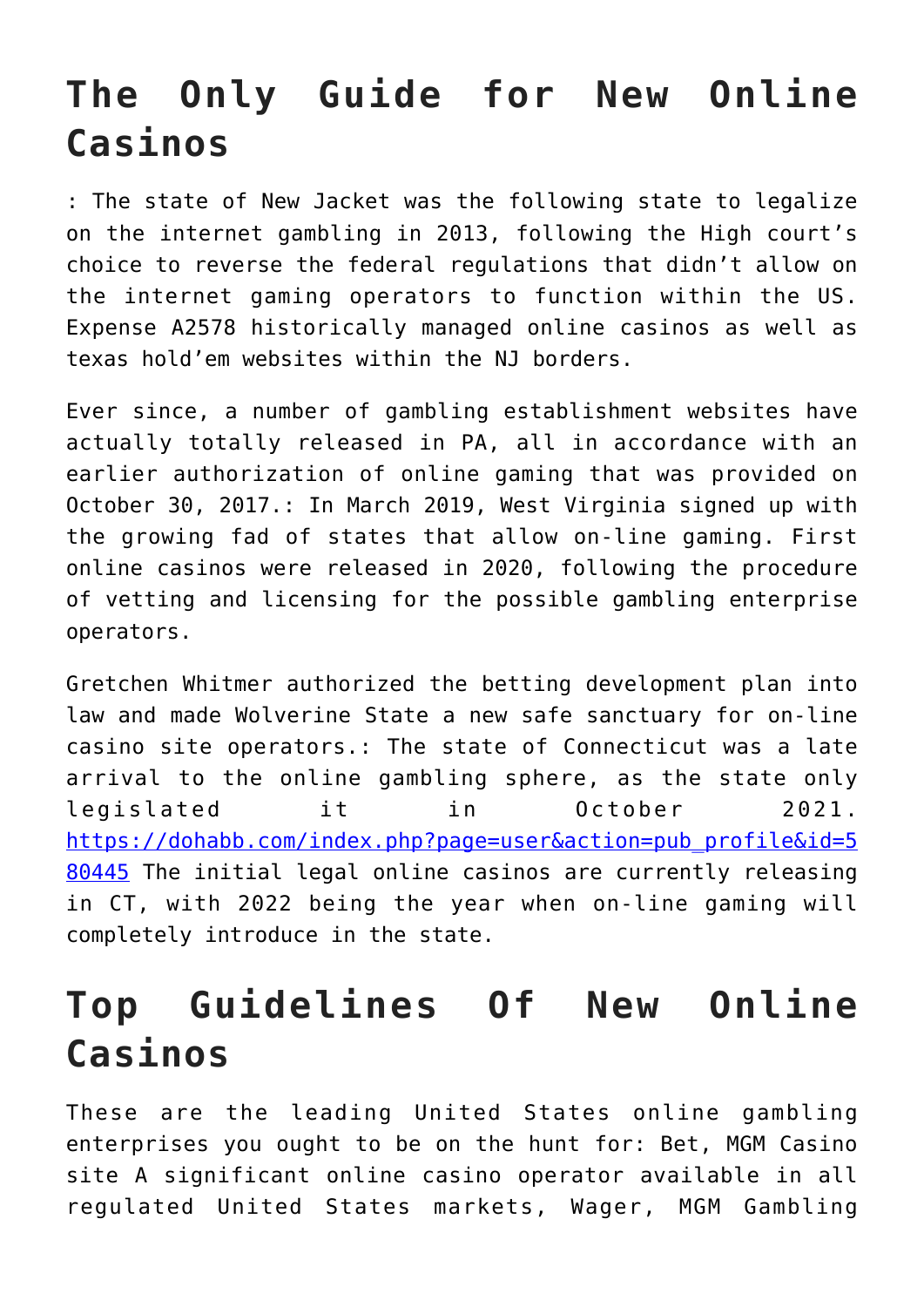establishment is the current industry leader. With a large selection of popular casino site games, beneficial on the internet casino down payment bonus offer, and more, the operator uses the finest on-line gambling experience in the United States.

An important on the internet casino site no down payment benefit of 50 is offered to novices, in addition to lots of other rewards and also factors to play below. Stars Casino United States: Key Truths, Freeplay reward, Deposit match reward, Apps, Windows, Mac, i, OS, and Android, Key highlight, Around-the-clock ports leaderboards Draft, Kings Gambling enterprise DFS followers are all aware of Draft, Kings, however the operator currently likewise runs on the internet gambling establishments in significant United States gambling markets.

Draft, Kings Online Casino US: Key Realities, Freeplay benefit, Deposit match reward, Apps, Windows, Mac, i, OS, and also Android, Key highlight, Enormous welcome incentive for new players Wager, Rivers Casino Available as a sportsbook in a multitude of states, and also as an on-line gambling enterprise in four markets as well as expanding, Bet, Rivers is one more significant regional driver that needs to not be looked after.

### **New Online Casinos Things To Know Before You Buy**

Wager, Rivers Gambling Enterprise United States: Secret Facts, Freeplay reward, Down payment match benefit, Apps, Windows, Mac, i, OS, and also Android, Main highlight, Wagering needs of just 1x on the reward Borgata Online Gambling enterprise A significant on the internet gambling enterprise driver in NJ and PA, Borgata Online Casino site runs an entertaining as well as amazing i, Pc gaming platform that can emulate the best of them.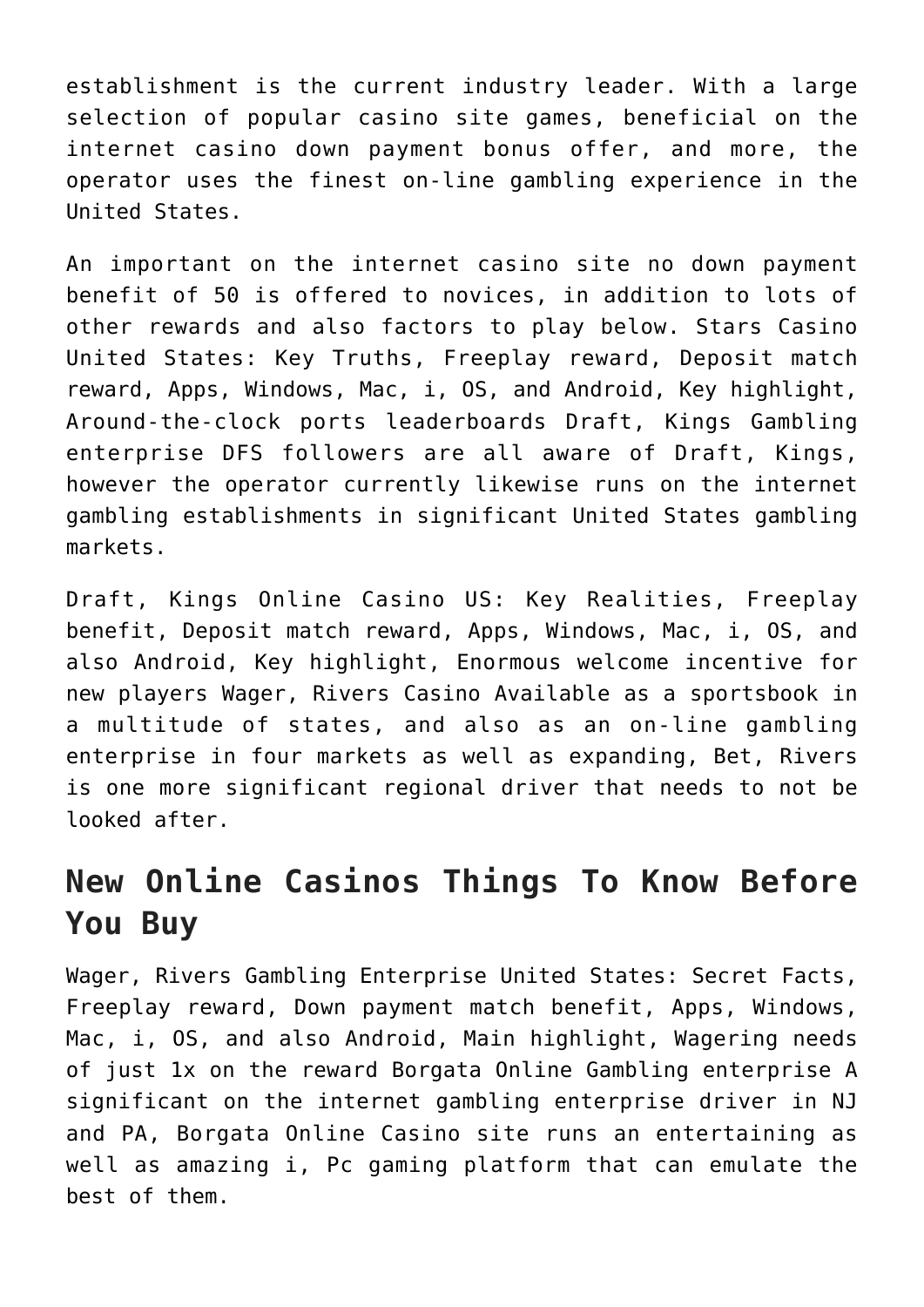Borgata Casino US: Key Truths, Freeplay incentive, Down payment match incentive, Apps, Windows, Mac, i, OS, as well as Android, Main highlight, Great option of unique titles Selecting an Online Casino Site Website If you are a gambling enterprise player looking for online casino site applications in the United States, there are many points to take into consideration.

Here are a couple of primary requirements our team believe make a great on the internet casino site option for you:: The most important point you ought to make certain of is that you are playing at an on the internet gambling establishment that holds a permit in your state. Every state has its own regulator that provides video gaming licenses, and you have to see to it you are dipping into a gambling establishment with the appropriate certificate.

### **5 Simple Techniques For New Online Casinos**

While there is a great deal of overlapping, we recommend going over the gambling establishment's video games as well as selecting the best website based upon the video games they offer as well as your individual preferences.: Operators regularly give gamers with rewards to use their site rather than elsewhere. Seek on-line gambling establishment bonus offer codes, promotions, as well as incentives you can declare to improve the value of playing at a particular online casino.

Here is a detailed overview to getting begun with US-based online casino sites:: Very first point is! You require to select which online casino driver you intend to sign up with, and you can utilize the specifications we stated in the previous area, in addition to our on-line casino site testimonials, to make up your mind on this.

The procedure takes a few mins and requires you to supply the gambling enterprise with some basic info on who you are.: The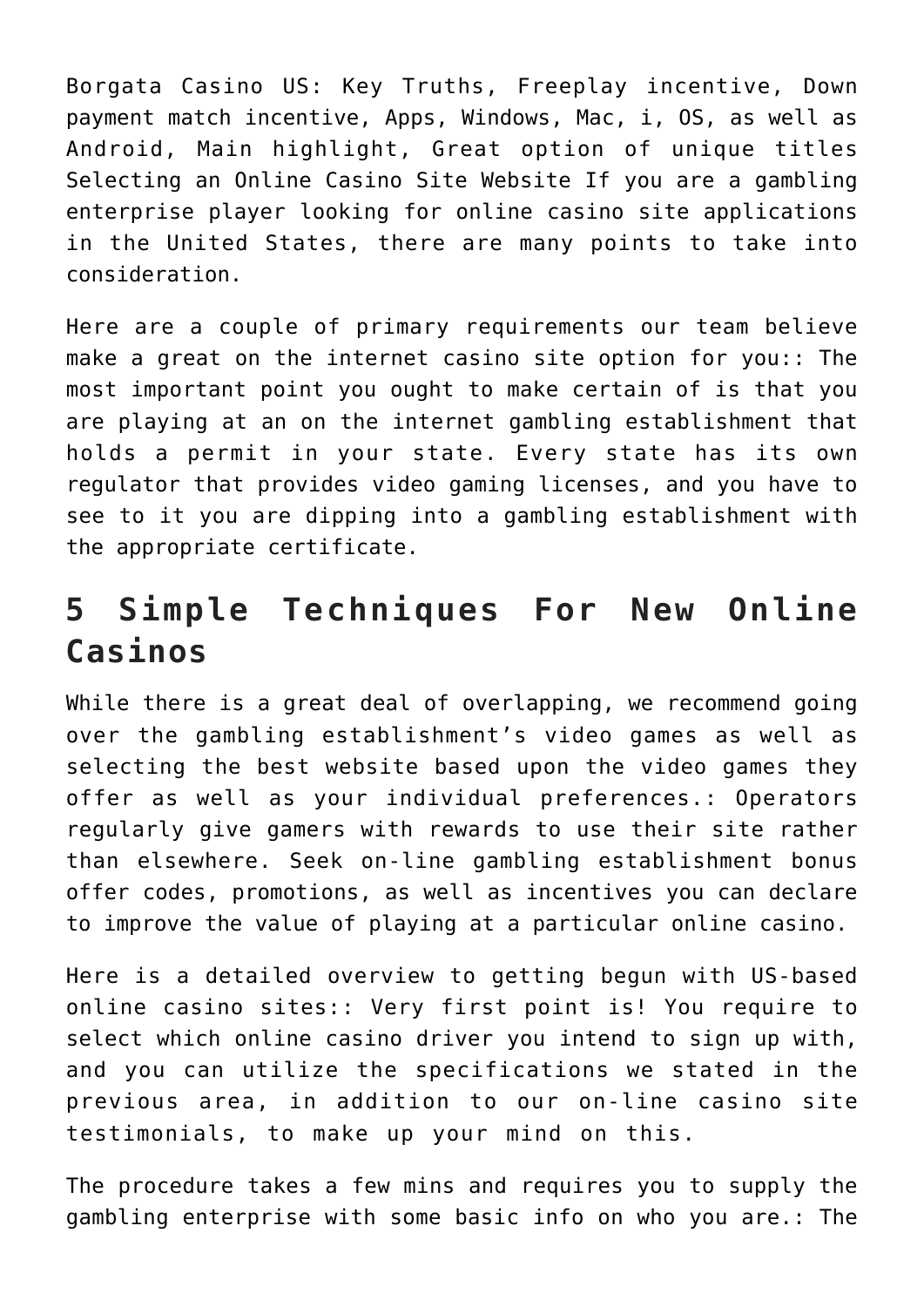gambling enterprises will certainly ask you to validate your e-mail, phone number, and ultimately identity also, which will be done by sending out duplicates of your personal papers. This is provided for your protection and also security and is guideline around the world.

#### **Some Known Facts About New Online Casinos.**

: When you have actually developed your account and downloaded the app, you can make your very first deposit, insurance claim your online casino deposit bonus, and also start playing genuine money video games with some added money in your equilibrium. Exactly how to Know an Online Casino Site is 100% Safe as well as Controlled While lawful online gambling establishments are now available in the United States, there are still many offshore websites that approve American service without the proper licenses.

i, Gaming regulators put their seals on the sites they certify, as well as clicking this seal will certainly take you to your state's regulatory authority web site. If it does not, the seal is phony. If it does, you can look into the information of the license as well as make sure you are playing on a secure site.

If an on the internet gambling establishment approves organization from various other parts of the US, including the states that do not permit i, Pc gaming, then you are taking a look at an offshore site that's prohibited in the US.: While US online gambling establishments are all parts of significant worldwide business, they are all lawful entities within the United States.

#### **The Main Principles Of New Online Casinos**

: To obtain a pc gaming certificate in any of the states that control i, Gaming, a driver has to companion up with a live casino from the US. If you can not learn that the real-time companion is to an on-line casino site, opportunities are the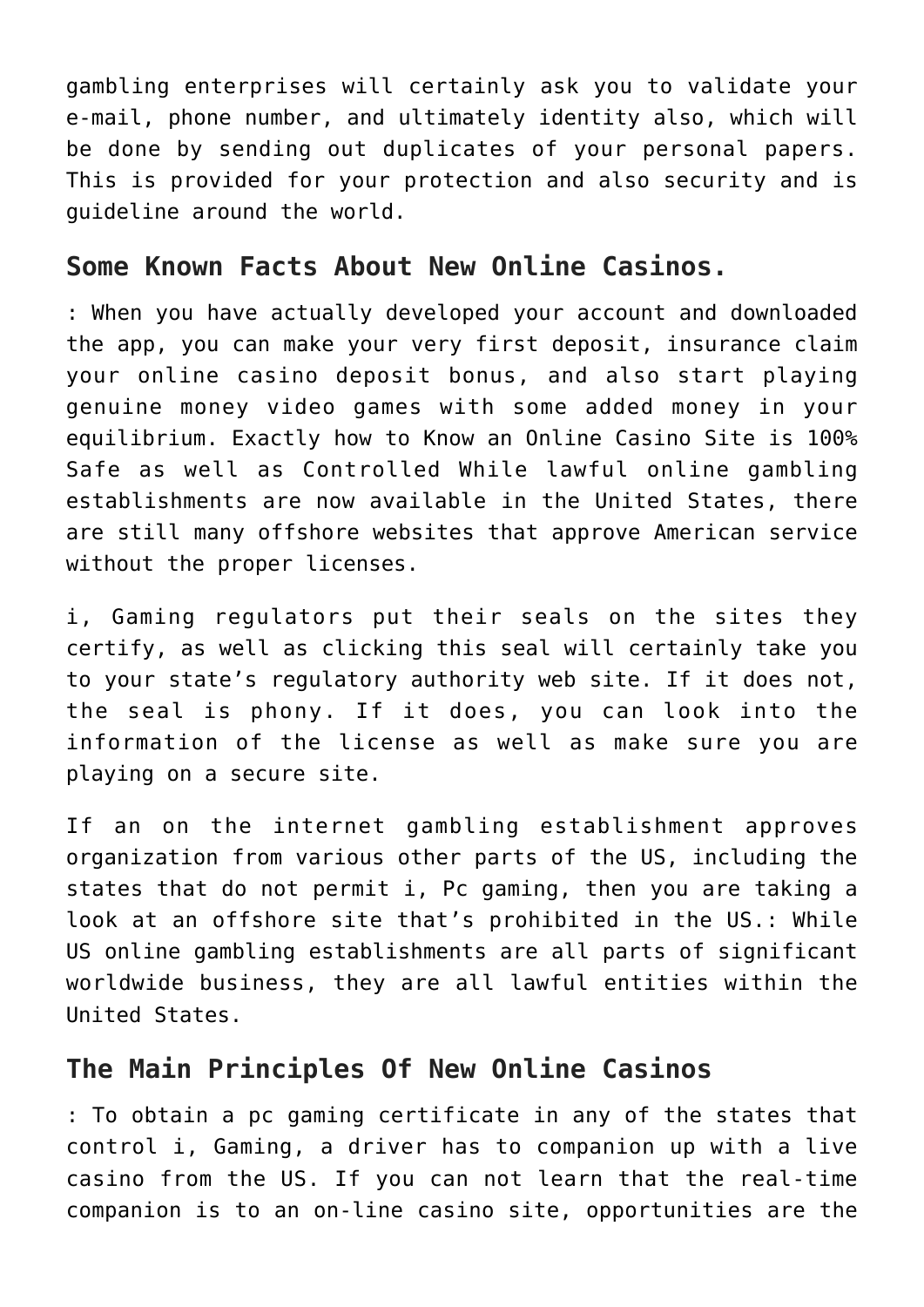website does not have one as well as doesn't have a permit to run in your state whatsoever.

You should have the ability to call your operator through phone throughout service hrs and also deal with any inquiry quickly. Significant United States gambling establishments provide lucrative and popular loyalty benefit programs. If you are dipping into a regulated online casino site, anticipate to be part of a VIP plan that provides lots of benefits for being energetic on the site.

So why specifically should you dip into a legal gambling establishment and stop utilizing any kind of unlicensed platforms? Below are just a few of the important factors for that, while several others exist as well.: Perhaps one of the most vital thing whenever you are gambling is that you are not being cheated.

#### **New Online Casinos for Beginners**

If you intend to be certain the video game you are playing is fair, you require to play at a licensed casino.: Regulated online casinos concentrate on their players' security as a matter of good service. They try their ideal to keep gamers happy in order to get great press as well as word of mouth, as well as to keep away from any type of legal troubles.

: The number of schemes in which overseas online casinos swiped gamer funds is also high to count. United States on the internet gambling enterprises keep your funds 100% safe as well as set apart from their operating funds, meaning you have access to them on request, at any time.: While offshore gambling establishments have no commitment to keep the personal details you show to them personal, United States online gambling enterprise drivers in fact do.

: Operators like Wager, MGM, Draft, Kings, and also Wager, Rivers are popular United States brands that have been around for a long period of time and have a fantastic credibility.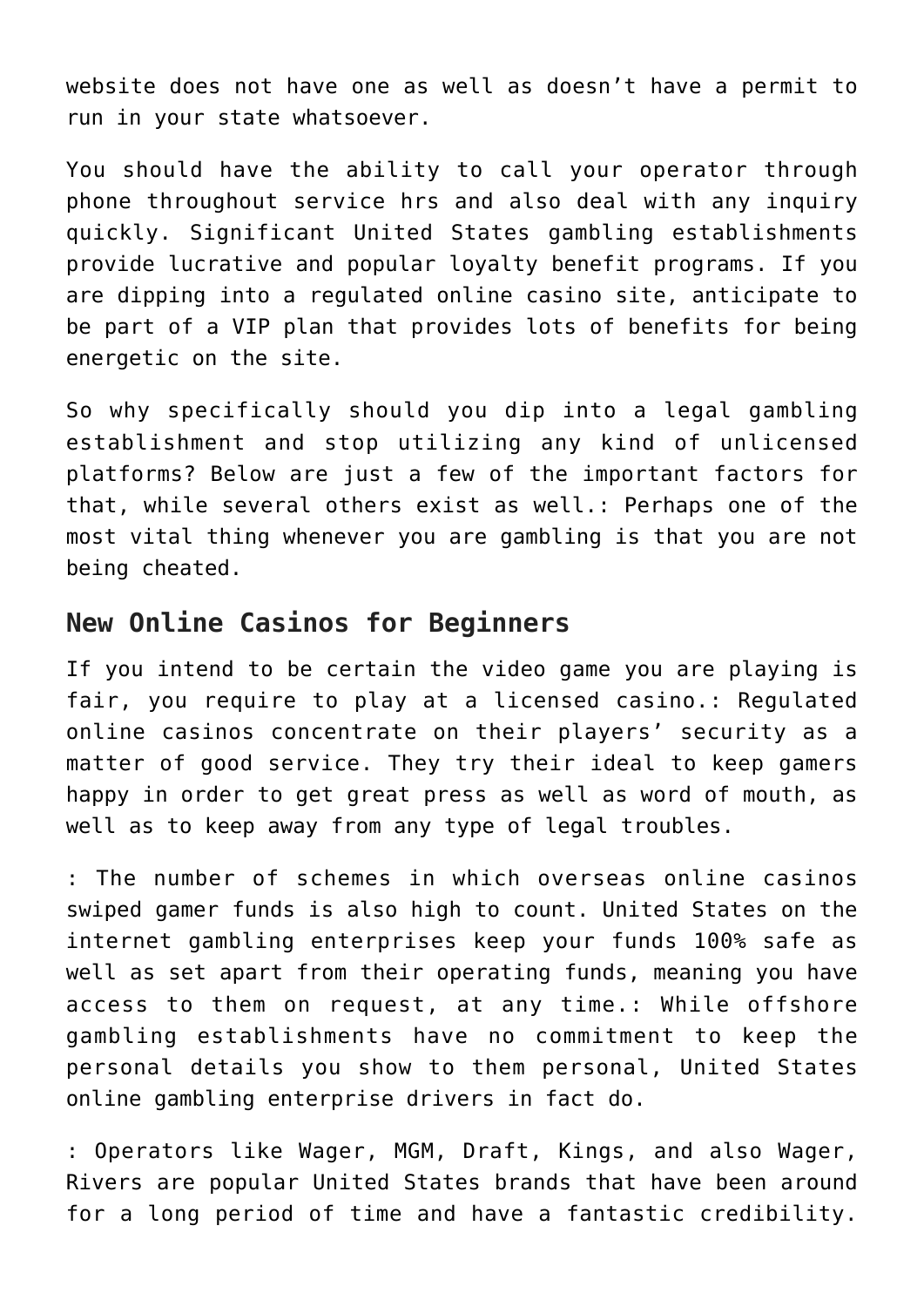Guarantee you remain in great hands by having fun with such brands.: The tax obligations that specifies accumulate from United States gambling enterprises go in the direction of crucial social programs such as education and medical care.

#### **Rumored Buzz on New Online Casinos**

Last confirmed: Unique Signup Offer100% down payment bonus approximately after signing up, Best jackpot slots around, Excellent online dealership online casino Bonus Value Rewards as well as Promotions A few of the most effective online casino no down payment incentives, down payment incentives, and other promos can actually be received from lawful US gambling enterprise websites. If you intend to play casino site games, having fun with a legal operator is a matter of value, as there is a whole lot to acquire by playing in the ideal place.

When signing up, players exist with an opportunity to make their first down payment, which is generally doubled in worth by the gambling enterprise. Claiming a welcome bonus will certainly provide you a significant beginning boost, with money in your balance significance you obtain to play higher and have an opportunity for a bigger win.

No Deposit Bonuses Online online casino no deposit bonuses are promos offered by drivers to players who simply sign up. Simply signing up an account with several US gambling establishment sites will give you a no deposit bonus worth anywhere between 10 and also 50. These benefits are developed to allow you attempt actual cash gaming without any kind of danger whatsoever.

#### **New Online Casinos Fundamentals Explained**

Loyalty Systems As formerly mentioned, US on-line casino sites all supply loyalty plans, which compensate gamers that maintain coming back, along with those that play exceptionally high-stakes. If you enjoy playing ports or table video games